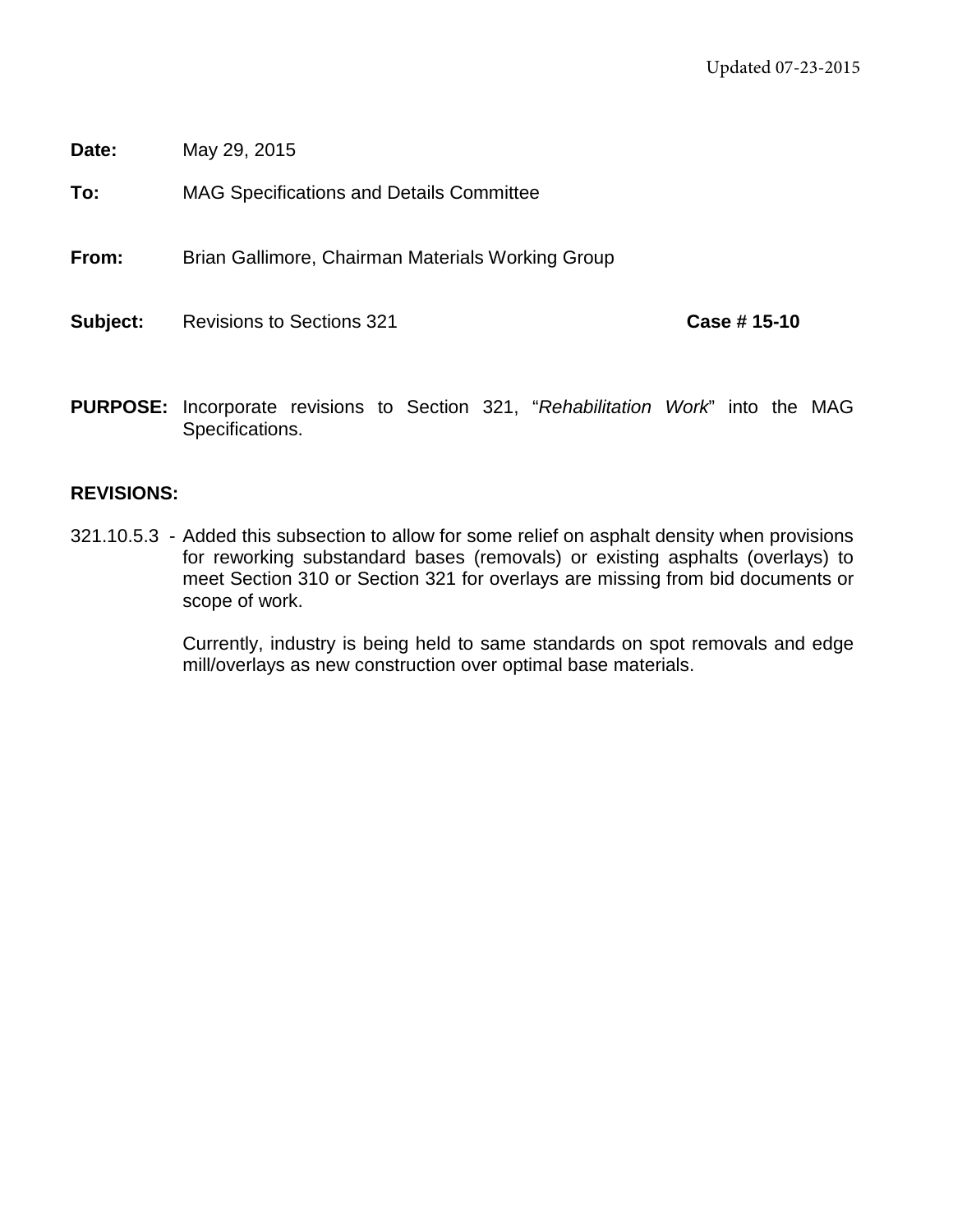| <b>TABLE 321-6</b><br><b>ASPHALT PAVEMENT THICKNESS PAYMENT REDUCTION</b><br>For Thickness Deficiency of More Than 0.25 inches and less than 0.50 inches |                                                                                                  |  |  |  |
|----------------------------------------------------------------------------------------------------------------------------------------------------------|--------------------------------------------------------------------------------------------------|--|--|--|
| <b>Total Specified Asphalt Pavement Thickness</b><br>exclusive of ARAC (if any)                                                                          | <b>Reduction in Payment</b><br>Applied to asphalt concrete<br><b>Except ARAC layers (if any)</b> |  |  |  |
| Less than 1.5 inches                                                                                                                                     | 50%                                                                                              |  |  |  |
| 1.50 inches to 1.99 inches                                                                                                                               | 33%                                                                                              |  |  |  |
| 2.00 inches to 2.49 inches                                                                                                                               | 25%                                                                                              |  |  |  |
| 2.50 inches to 2.99 inches                                                                                                                               | 20%                                                                                              |  |  |  |
| 3.00 inches and over                                                                                                                                     | 17%                                                                                              |  |  |  |

### **321.10.5 Density:**

### **321.10.5.1 Pavement 1-1/2 Inches or Less in Nominal Thickness:**

Compaction shall consist of a "Rolling Method Procedure" using an established sequence of coverage with specified types of compactors. A pass shall be defined as one movement of a compactor in either direction. Coverage shall be the number of passes as are necessary to cover the entire width being paved.

The rolling sequence, the type of compactor to be used, and the number of coverages required shall be as shown in Table [321-7.](#page-1-0)

<span id="page-1-0"></span>

| <b>TABLE 321-7</b>                                                 |                          |                     |                         |                     |  |
|--------------------------------------------------------------------|--------------------------|---------------------|-------------------------|---------------------|--|
| ROLLING SEQUENCE FOR LIFT THICKNESS 11/2" OR LESS                  |                          |                     |                         |                     |  |
| <b>Rolling</b>                                                     | <b>Type of Compactor</b> |                     | <b>No. of Coverages</b> |                     |  |
| <b>Sequence</b>                                                    | <b>Option No. 1</b>      | <b>Option No. 2</b> | <b>Option No. 1</b>     | <b>Option No. 2</b> |  |
| Initial                                                            | <b>Static Steel</b>      | Vibrating Steel     |                         |                     |  |
| Intermediate                                                       | Pneumatic Tired          | Vibrating Steel     |                         | $2 - 4*$            |  |
| Finish                                                             | <b>Static Steel</b>      | <b>Static Steel</b> | 1-3                     | $1 - 3$             |  |
| * Based on the roller pattern which exhibits the best performance. |                          |                     |                         |                     |  |

The Contractor shall select the option for compaction and, when pneumatic-tired compactors are used will designate the tire pressure. Steel wheel compactors shall not be used in the vibratory mode for courses of one inch or less in thickness nor when the temperature of the asphaltic concrete falls below 180 degree F. Initial and intermediate compaction shall be accomplished before the temperature of the asphaltic concrete falls below 200 degree F.

Compaction will be deemed to be acceptable on the condition that the asphaltic concrete is compacted using the type of compactors specified, ballasted and operated as specified, and with the number of coverages of the compactors as specified.

## **321.10.5.2 Pavement Greater than 1-1/2 Inches in Nominal Thickness:**

Achieving the required compaction is the responsibility of the contractor. The number and types of rollers is the contractor's responsibility and shall be sufficient to meet these requirements.

Compaction effort is not solely dependent on the type and/or quantity of equipment on the job, but also includes the speed at which such equipment is utilized. It shall be the contractor's responsibility to prove to the agency that every effort has been made to achieve the greatest possible density on projects that do not have provisions for reworking the base materials to compaction standards set forth in Section 301 for pavements over native subgrade, Section 310 for pavements over aggregate base course (ABC), or Section 321 (overlays).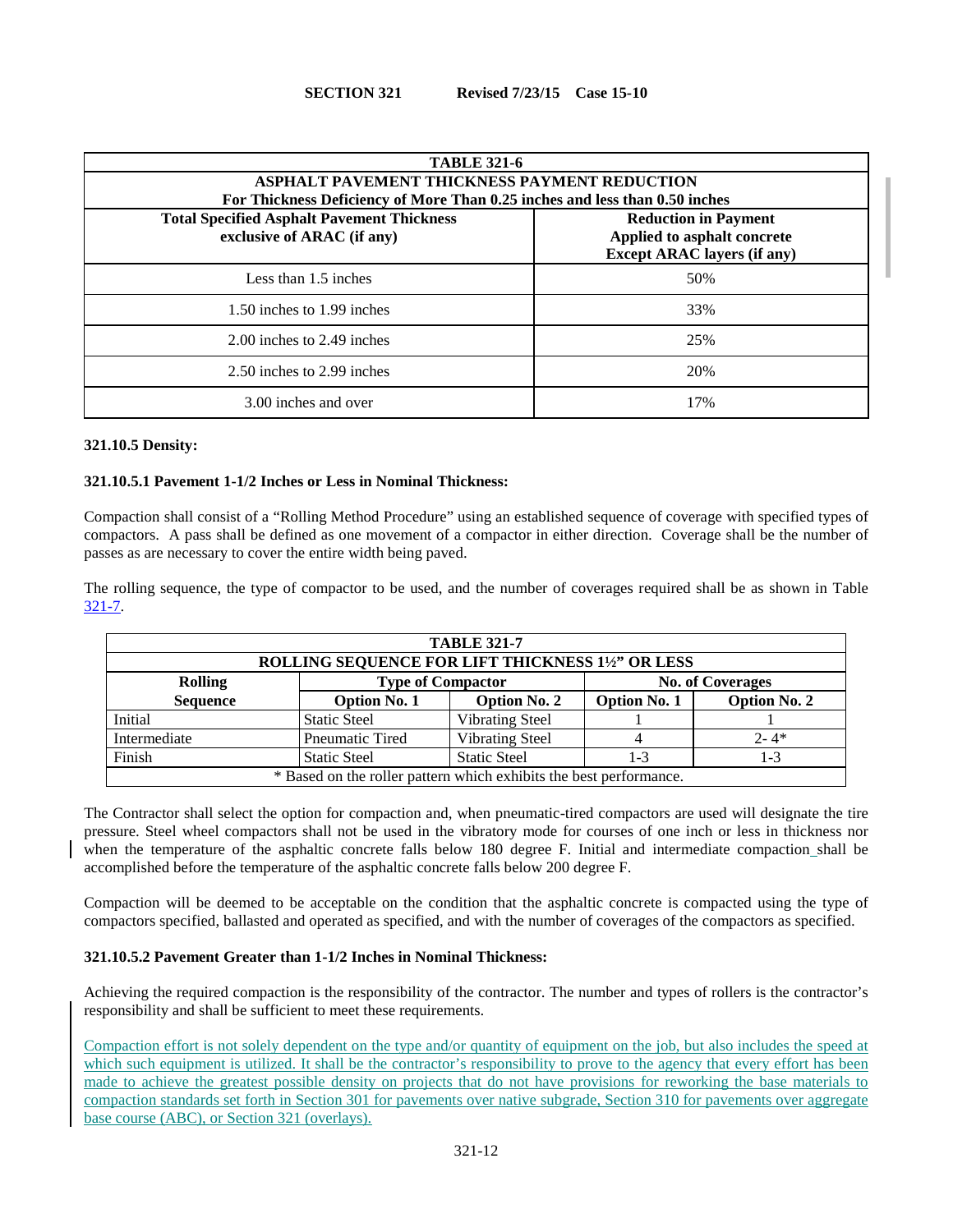In-place air voids shall be determined in accordance with AASHTO T-269 utilizing cores taken from the finished pavement. The maximum theoretical density used in the determination of in-place air voids will be the average value from the acceptance samples determined for the Lot as outlined in [321.10.1.](#page--1-0)

The Engineer will designate one random test location for each sublot and the acceptance laboratory will obtain one core from that location. Regardless of sublot quantities or boundaries, a minimum of one core will be obtained per residential street and a minimum of one core per travel lane for collector and arterial streets. The outside one foot of each pass of the pavement course or any unconfined edge will be excluded from testing. The Engineer may exclude areas from the compaction lot that are not accessible by normal compaction equipment.

The Contractor will provide the traffic control to facilitate any coring operations necessary for compaction acceptance.

Cores will be taken per the Asphalt Concrete Coring Method. This method can be found in Section [321.14.](#page--1-1) Acceptance testing results will be furnished to the contractor within five working days of receipt of samples by the acceptance laboratory.

If the pavement density has in-place voids of 8.0% or less, the asphalt concrete will be paid for at the contract unit price. If the pavement density has in-place voids greater than 8.0%, the deficient area will be evaluated within the sublot by coring at maximum intervals of 100 feet from the deficient core(s). If both cores in a sublot are deficient, 3 to 4 additional cores may be necessary to re-evaluate acceptance. The in-place voids of all the original core(s), whether deficient or acceptable, will be averaged with the in-place voids of the cores taken for re-evaluation to determine compliance with the acceptance requirements. If the average of the in-place voids is greater than 8.0% then Table 321-8 shall apply to the sublot. Additional cores may be required to define the limits of the deficient area, and shall not be used for re-evaluating acceptance.

| <b>TABLE 321-8</b>                                                     |                                           |                                                                          |  |  |  |  |
|------------------------------------------------------------------------|-------------------------------------------|--------------------------------------------------------------------------|--|--|--|--|
| <b>PAVEMENT DENSITY PENALTIES</b>                                      |                                           |                                                                          |  |  |  |  |
| Limits of In-place Air Voids for<br>design lift thicknesses 1.5 inches | When the contracting agency is the owner: | When the contracting agency is<br>not the owner ( <i>i.e.</i> permits ): |  |  |  |  |
| and greater                                                            | <b>Payment Reduction</b>                  |                                                                          |  |  |  |  |
|                                                                        | (\$ per ton of asphalt concrete)          | Corrective Action                                                        |  |  |  |  |
| Below $3.0\%$                                                          | Removal* or EA                            | Removal* or EA                                                           |  |  |  |  |
| 3.0\% to below $4.0\%$                                                 | \$10.00                                   | EA and Type II Surry Seal                                                |  |  |  |  |
| 4.0\% to $8.0\%$                                                       | <b>Full Payment</b>                       | No Corrective Action                                                     |  |  |  |  |
| Greater than 8.0% to less than 9.0%                                    | \$6.00                                    | EA                                                                       |  |  |  |  |
| 9.0% to 10.0%                                                          | \$10.00                                   | EA and Type II Surry Seal                                                |  |  |  |  |
| Greater than 10.0%                                                     | Removal* or EA                            | Removal* or EA                                                           |  |  |  |  |

NOTES: \*The Contractor shall remove and replace the entire sublot that is deficient.

<span id="page-2-0"></span>EA = Engineering Analysis per Section [321.10.6](#page-2-0)

Removal for In-place Air Voids greater than 11.0% is not eligible for Sectio[n 321.10.6.](#page-2-0)

## **321.10.5.3 Rehabilitation Work**

In-place voids on rehabilitation work should take into consideration the underlying base materials and not be subject to penalties in Table 321-8, other than in place voids shall not exceed 10%. Rehabilitation work shall be considered any mill and overlays or remove and replace projects that **do not** have provisions for reworking the base materials to compaction standards set forth in Section 301 for pavements over native subgrade, Section 310 for pavements over aggregate base course (ABC), or Section 321 (overlays).